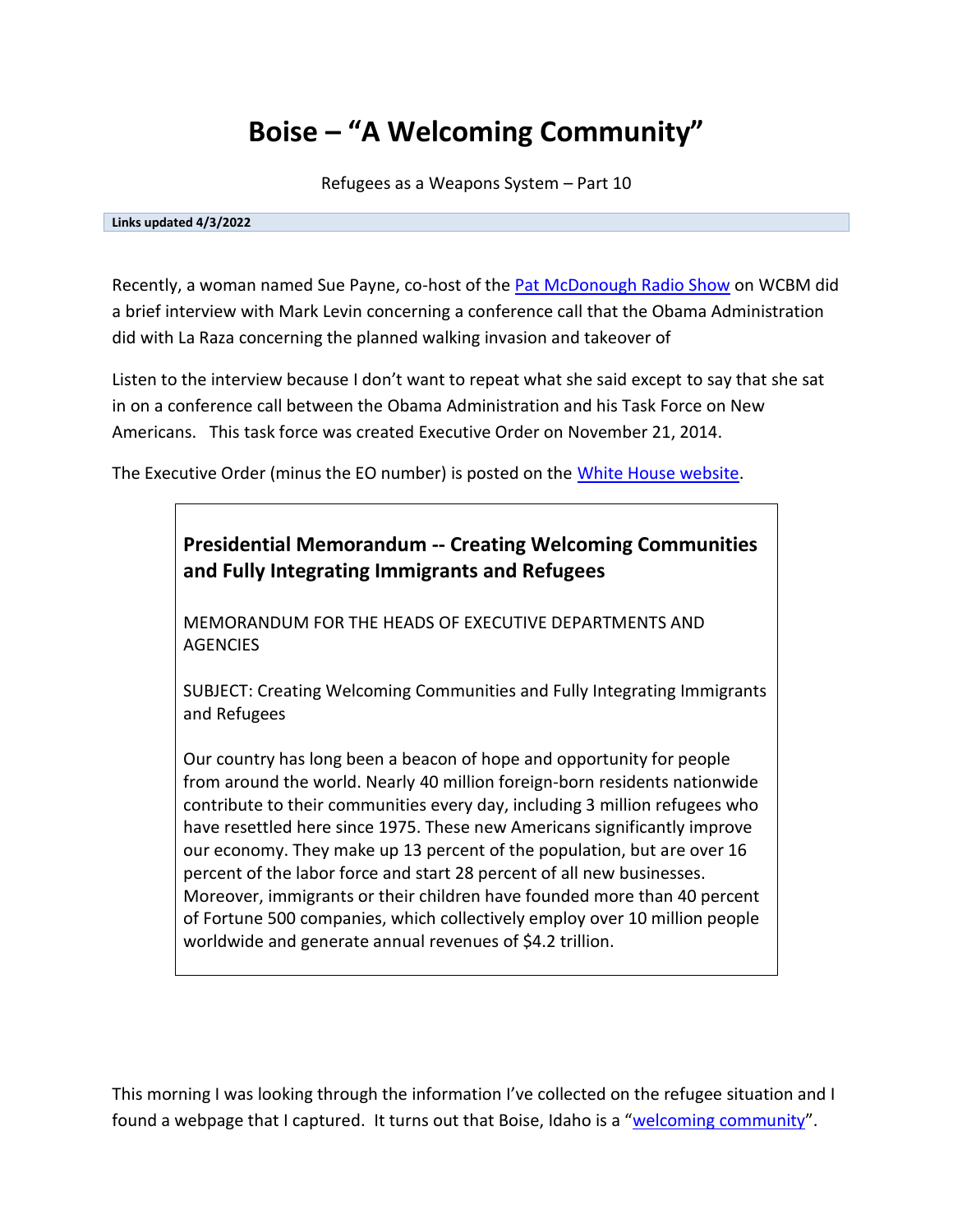

#### **Crafting A New Life in the Treasury Valley** March 20 - May 2, 2010 **Idaho State Historical Museum**

## **Boise, A Welcoming Community**

How do refugees find their way to Idaho? Boise is considered a "preferred community" by the U.S. Department of State and the Office of Refugee Resettlement. The city's range of services, high quality of life, and welcoming spirit make it a promising place for incoming refugees to start anew.

Since Twin Falls also has a refugee resettlement office as the College of Southern Idaho, it is probably also a "welcoming community".

Now I need to connect this up for you. Sue Payne said they talked about these illegals being considered as refugees and that they would be settled in a "city within a city" and that they wouldn't assimilate – they would navigate.

If you go back to my original research on what I called Trojan Triangles – which were the intermodal commerce zones that they turn into an inland port with the interstate highway system becoming the "shipping lanes", then you understand why in the conference call, they talked about a "city within a city" (inland port – under international law) wouldn't assimilate – they would navigate (the shipping lanes – Interstate and major arterials). The redefinition of the Interstate Highway System to be the National Highway System – that includes not just the Interstate – but also the major arterials from transportation hubs to the city (where the ACLU got people to support legislation to create sanctuary cities by opposing the NDAA – and very tricky of them and very treasonous. But then the ACLU is a [United Nations rapporteur.](https://www.aclu.org/immigrants-rights/faqs-united-nations-special-rapporteurs)

[United Nations Special Rapporteur on Human Rights of Migrants](http://www.ohchr.org/EN/Issues/Migration/SRMigrants/Pages/SRMigrantsIndex.aspx)

United States as a [Land Bridge Between Two Bodies of Water](http://www.channelingreality.com/NAU/Documents/FTZ_Land_Bridge.pdf)

My original research was on a "zone" that was being built in Meridian, Idaho that they were calling "The CORE". As part of that research, I discovered Butch Otter's Project 60 – a program that was supposed to boost Idaho's GDP by about \$6 billion by selling American citizenship through EB-5 visas. The way it was marketed to the people of Idaho was that the EB-5 money would be used for job creation because Idaho was designed as a high unemployment state. Another way of looking at it – and the way I looked at it at the time was that Idaho was a low population state with a lot of land and they were soliciting foreign businesses that would bring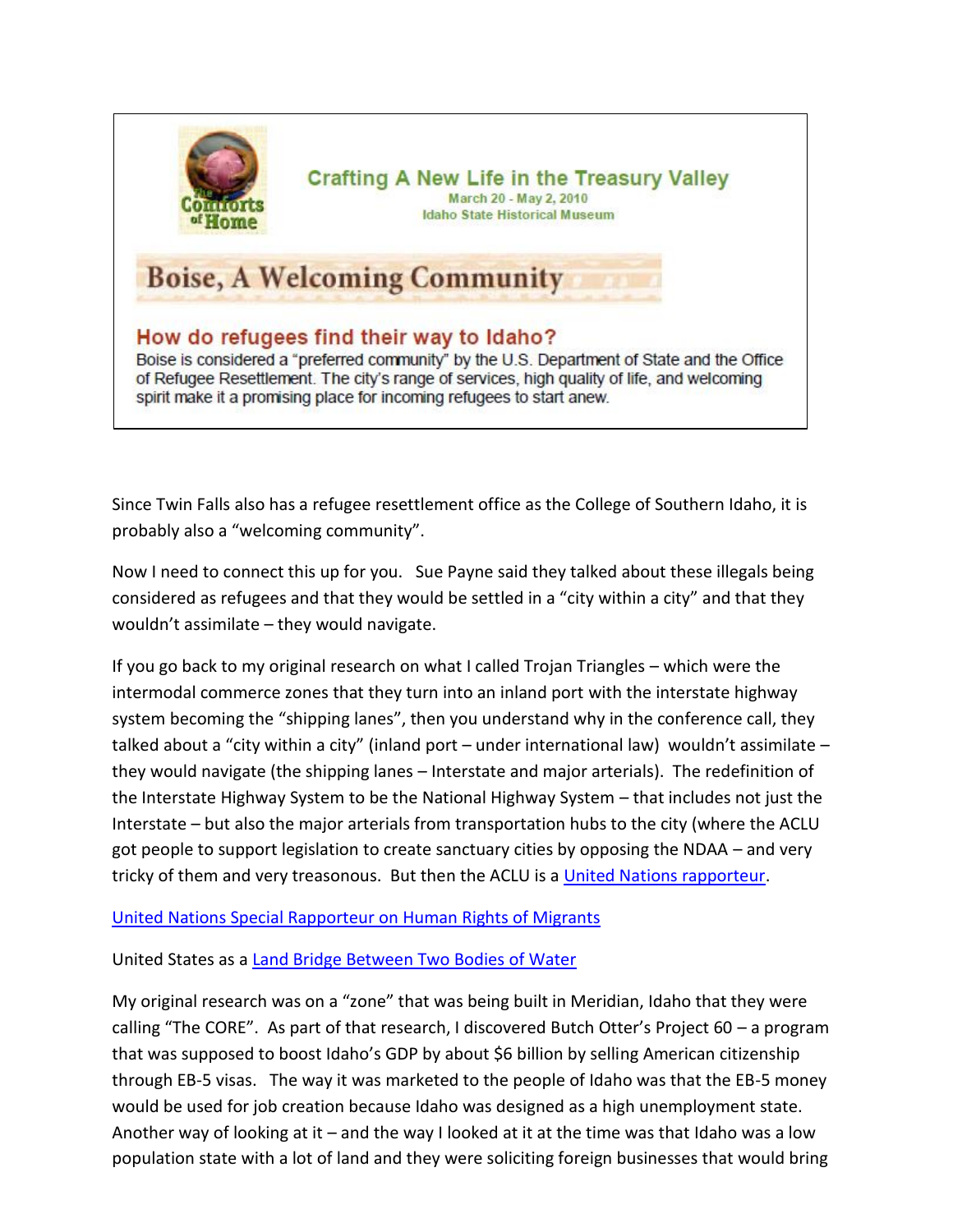in their own population of "workers" because that's the way the sham of foreign businesses works. It was a fraud to present it as job creation for American citizens.

[Target Employment Area Designation](http://www.channelingreality.com/CORE/Idaho_EB-5_TEA_Map.pdf)

Target Employment Area Designation for year 2010.



Areas in gold are Targeted Employment Area designations (\$500,000 EB-5). Colored areas representing metropolitan statistical areas or larger rural cities (\$1,000,000 EB-5)

The other significant connection is to the Small Business Administration and the funding of micro-enterprises - minority businesses. A requirement for an inland port is "port security". Port Security becomes the fusion centers. So what happens is that these imported foreigners that establish IT and communications related businesses become the "watchers" - surveillance and in control of the emergency dispatch services of the community – the guard towers as it were.